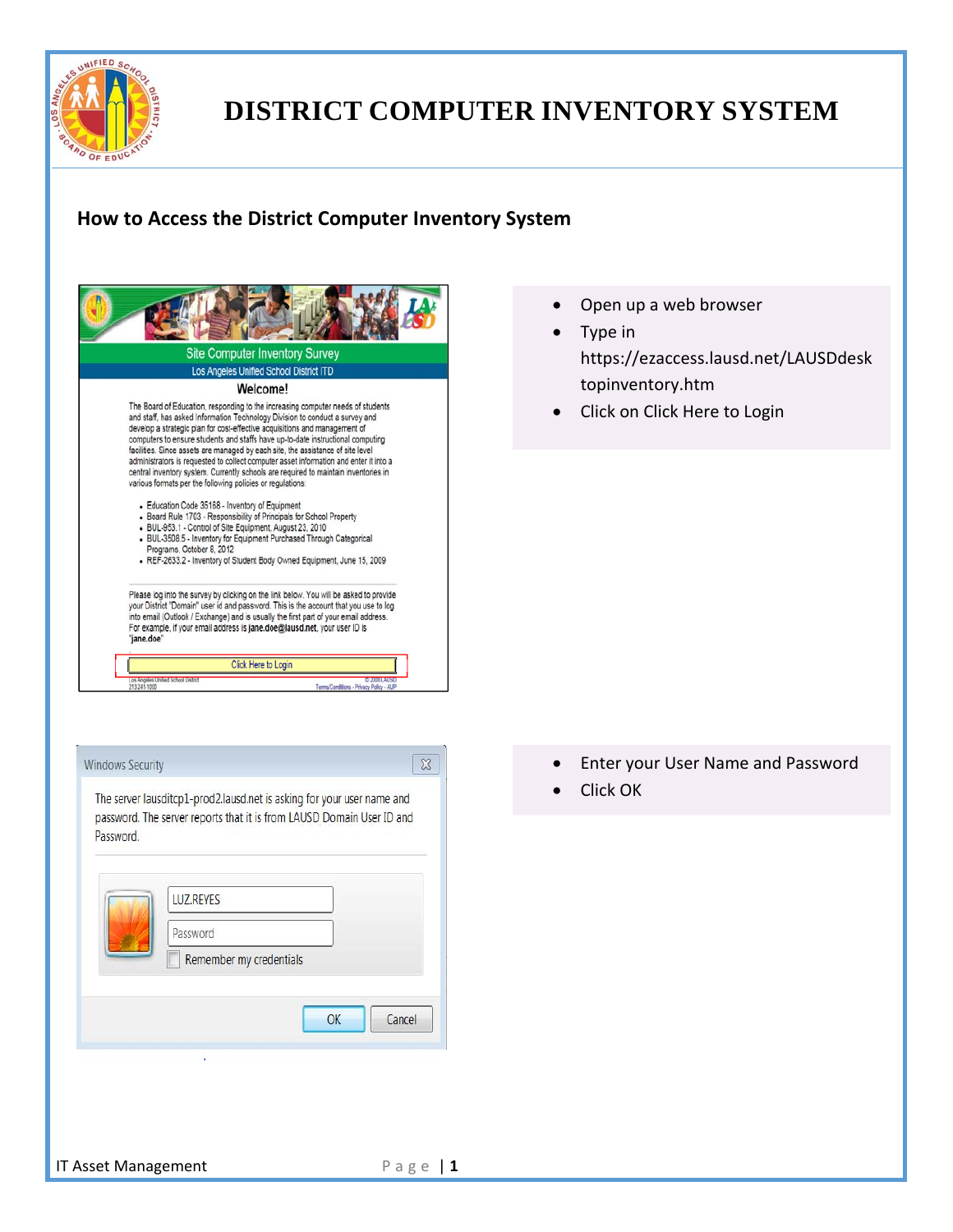

#### Welcome to the District Computer Inventory System

Please complete this online computer inventory survey. Details pertaining to this survey are available from MEM-4170.4. Documentation and FAQ are available in the User Guide. Please direct questions regarding this survey to asset-data@lausd.net.<br>The current data in the inventory list is obtained from the Arey Jones/District integrator's dat made by survey respondents.

|                                                              | <b>OUT OF DISTRICT - 0/0</b><br>OUTDOOR EDUCATION - 1531/1153101<br>OVERLAND EL - 5904/1590401<br>OWENSMOUTH HS - 8573/1857301<br>OXFORD LRNG CTR - 1782/1178201<br>OXNARD EL - 5918/1591801<br>PACIFIC BLVD SCHOOL - 4642/1464201 |                                   |                            |  |  |  |
|--------------------------------------------------------------|------------------------------------------------------------------------------------------------------------------------------------------------------------------------------------------------------------------------------------|-----------------------------------|----------------------------|--|--|--|
|                                                              | PACIFIC PALISADES EL - 5959/1595901<br>PACOIMA COMP/MTH MAG - 8323/1832103<br>PACOIMA EEC - 9547/1954701<br>(2) Enter Your Information:                                                                                            |                                   |                            |  |  |  |
|                                                              | <b>Survey Respondent Information</b>                                                                                                                                                                                               |                                   |                            |  |  |  |
| <b>Name</b>                                                  | Luz Reyes                                                                                                                                                                                                                          | <b>Title</b>                      | Principal Administrative A |  |  |  |
| $  (213) 241 - 3019$<br>Email   luz.reyes@lausd.net<br>Phone |                                                                                                                                                                                                                                    |                                   |                            |  |  |  |
|                                                              |                                                                                                                                                                                                                                    | Current user sso login: luz.reyes |                            |  |  |  |

 Read the information at the top of the page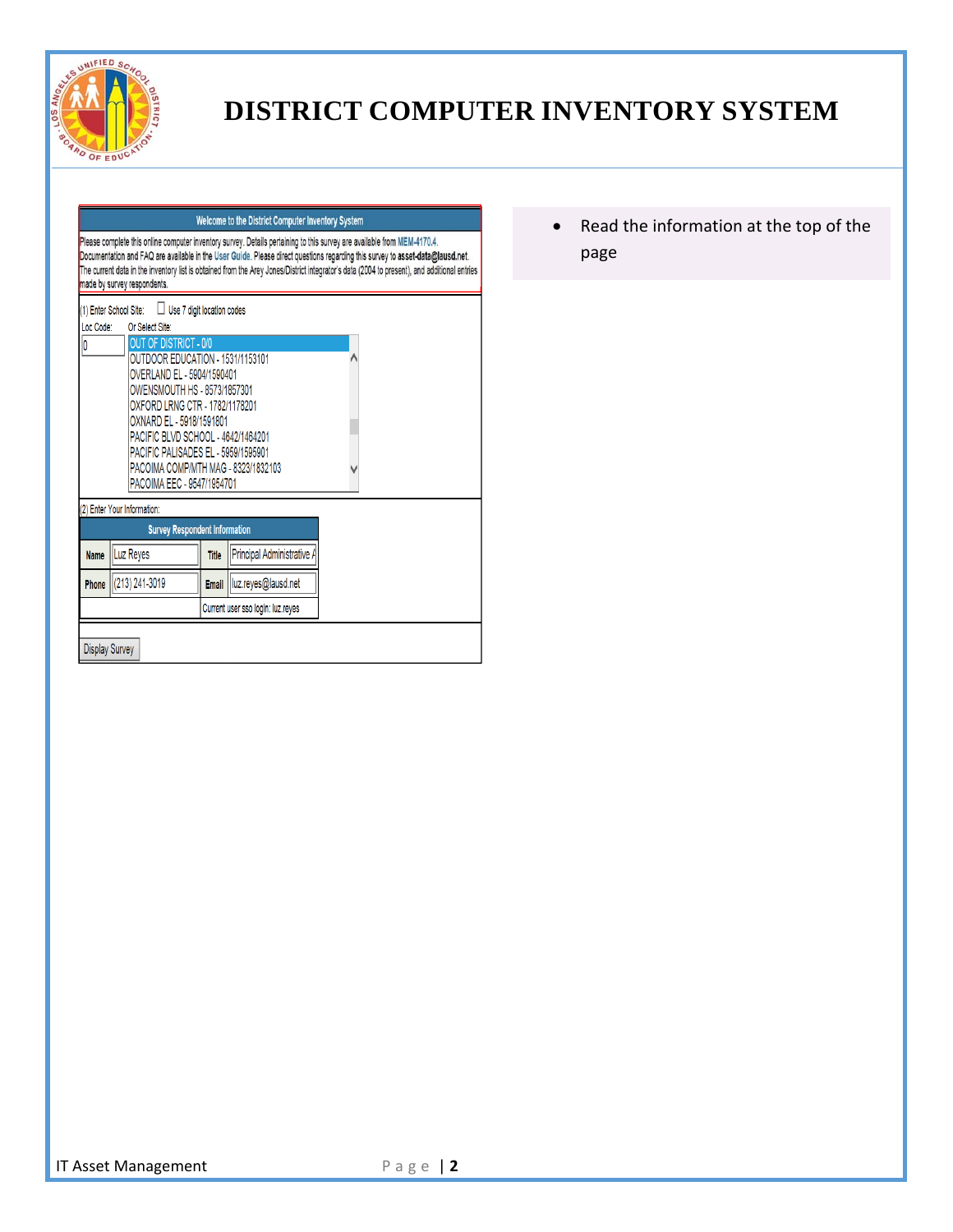

### **How to Access Your Site's Inventory**

| Loc Code: | Or Select Site:                     |  |
|-----------|-------------------------------------|--|
|           | <b>OUT OF DISTRICT - 0/0</b>        |  |
|           | OUTDOOR EDUCATION - 1531/1153101    |  |
|           | OVERLAND EL - 5904/1590401          |  |
|           | OWENSMOUTH HS - 8573/1857301        |  |
|           | OXFORD LRNG CTR - 1782/1178201      |  |
|           | OXNARD EL - 5918/1591801            |  |
|           | PACIFIC BLVD SCHOOL - 4642/1464201  |  |
|           | PACIFIC PALISADES EL - 5959/1595901 |  |
|           | PACOIMA COMP/MTH MAG - 8323/1832103 |  |
|           | PACOIMA EEC - 9547/1954701          |  |

- Enter the site's 4-digit Loc Code
- Press the Tab key

| Or Select Site:<br><b>OUT OF DISTRICT - 0/0</b> |                                                                                                                                                                                                                                                     |
|-------------------------------------------------|-----------------------------------------------------------------------------------------------------------------------------------------------------------------------------------------------------------------------------------------------------|
|                                                 |                                                                                                                                                                                                                                                     |
|                                                 |                                                                                                                                                                                                                                                     |
| OUTDOOR EDUCATION - 1531/1153101                |                                                                                                                                                                                                                                                     |
| OVERLAND EL - 5904/1590401                      |                                                                                                                                                                                                                                                     |
|                                                 |                                                                                                                                                                                                                                                     |
|                                                 |                                                                                                                                                                                                                                                     |
|                                                 |                                                                                                                                                                                                                                                     |
|                                                 |                                                                                                                                                                                                                                                     |
|                                                 |                                                                                                                                                                                                                                                     |
|                                                 |                                                                                                                                                                                                                                                     |
|                                                 |                                                                                                                                                                                                                                                     |
|                                                 | OWENSMOUTH HS - 8573/1857301<br>OXFORD LRNG CTR - 1782/1178201<br>OXNARD EL - 5918/1591801<br>PACIFIC BLVD SCHOOL - 4642/1464201<br><b>PACIFIC PALISADES EL - 5959/1595901</b><br>PACOIMA COMP/MTH MAG - 8323/1832103<br>PACOIMA EEC - 9547/1954701 |

- Or Click on Use 7 digit location codes and type in the site's 7‐digit code
- Press the Tab key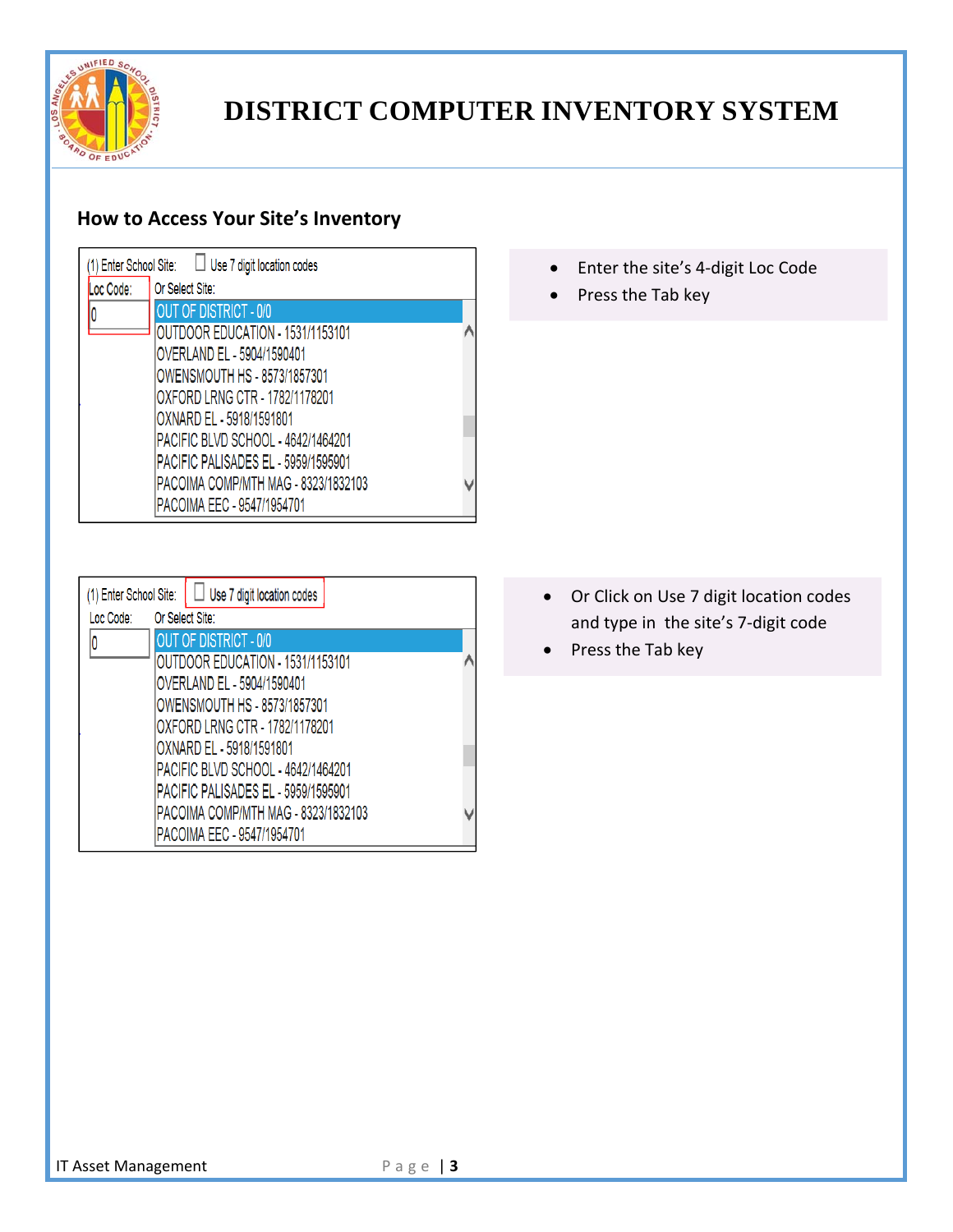

| OUTDOOR EDUCATION - 1531/1153101 |                                                                                                                                                                                                                                                                                                                                   |
|----------------------------------|-----------------------------------------------------------------------------------------------------------------------------------------------------------------------------------------------------------------------------------------------------------------------------------------------------------------------------------|
| OVERLAND EL - 5904/1590401       |                                                                                                                                                                                                                                                                                                                                   |
|                                  |                                                                                                                                                                                                                                                                                                                                   |
|                                  |                                                                                                                                                                                                                                                                                                                                   |
|                                  |                                                                                                                                                                                                                                                                                                                                   |
|                                  |                                                                                                                                                                                                                                                                                                                                   |
|                                  |                                                                                                                                                                                                                                                                                                                                   |
|                                  |                                                                                                                                                                                                                                                                                                                                   |
| PACOIMA EEC - 9547/1954701       |                                                                                                                                                                                                                                                                                                                                   |
|                                  | $\Box$ Use 7 digit location codes<br>(1) Enter School Site:<br>Or Select Site:<br><b>OUT OF DISTRICT - 0/0</b><br>OWENSMOUTH HS - 8573/1857301<br>OXFORD LRNG CTR - 1782/1178201<br>OXNARD EL - 5918/1591801<br> PACIFIC BLVD SCHOOL - 4642/1464201<br>PACIFIC PALISADES EL - 5959/1595901<br>PACOIMA COMP/MTH MAG - 8323/1832103 |

| $\bullet$ | Or Scroll through the Site list box and |
|-----------|-----------------------------------------|
|           | highlight the site name, loc code and   |
|           | cost center code                        |

- $\bullet$  Press the tab key
- If there is (are) a magnet center(s) on campus, inventory verification should be done separately for each location code/cost center

| . Name       | Luz Reyes      | <b>Title</b> | Principal Administrative /        |  |
|--------------|----------------|--------------|-----------------------------------|--|
| <b>Phone</b> | (213) 241-3019 |              | Email   luz.reyes@lausd.net       |  |
|              |                |              | Current user sso login: luz.reyes |  |

## Welcome OUT OF DISTRICT (0/)

LAUSD has identified the following computers as existing at your school or location.

| <b>Type of Computer</b>                | <b>Inventory Verification Status</b> |    |                    |                                                 |  |
|----------------------------------------|--------------------------------------|----|--------------------|-------------------------------------------------|--|
| # of Instructional<br><b>Computers</b> | <b>Verified</b>                      |    | Date Last Verified | <b>Completed By</b>                             |  |
|                                        |                                      | 80 | N/A                | N/A                                             |  |
|                                        |                                      |    |                    | <b>Computer Inventory Summary</b><br>Unverified |  |

- Enter your information: Name, Title, Phone and Email
- Click on Display Survey

- The header displays the site name with the location code and cost center in parentheses
- A count of computers is displayed in the Computer Inventory Summary box. This includes total number of computers that have been verified, not yet verified, date last verified and completion date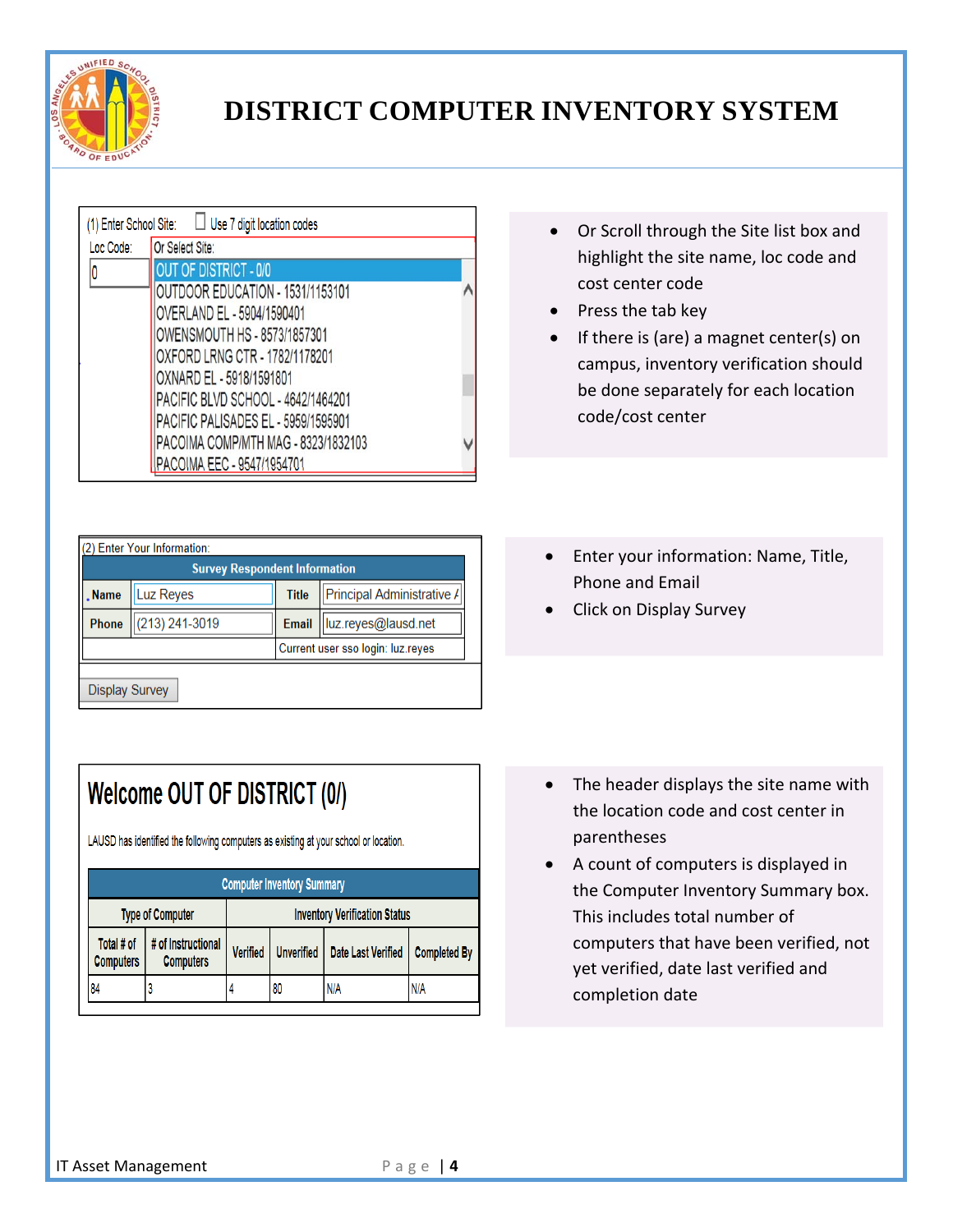

### **How to Update Your Site's Inventory**

#### ase verify your computer inventory in the following way:

Status Definitions

- Piesse rently each item in your inventory. Specify the "User" of the equipment and then select the<br>appropriate "Statuts" for each item Noter, You may seve gentlely completed inventory reports<br>with this coller form, and c redisplayed in a future session. Click the [Save Survey] button at the bottom of the page when you have completed your session.

· If there are other equipment that are not computers (printers, scanners, faxes, cameras, etc) in<br>your location please check the "Non-Computer" box and click the [Save Survey] button to update.

. If an inventory item exists at your site and is not in this list, click the [Add A Computer Not In List] button

· Assigned To This Location Code: Choose this status for computers assigned to your site, in<br>use, checked out to staff, in your storage area, or awaiting salvage pickup.

- . Salvaged. Choose this status for computers that were already picked up for salvage. District salvage request documents that include serial numbers should be maintained at your site. · Stolen: Choose this status for computers that were stolen. A police report should be filed with
- School Police, and please input police report number in the form

· Transferred To Another Location Code: Choose this status for computers that were transfer to another site.

. Unaccounted For: Choose this status for computers that are unaccounted for or you do not 

|                       | Room                        | <b>Type</b> | <b>Model</b>  | <b>Manufacturer</b> | O/S          | <b>Asset Tag</b>         | <b>Serial</b> | <b>Purchase</b><br><b>Date</b> |
|-----------------------|-----------------------------|-------------|---------------|---------------------|--------------|--------------------------|---------------|--------------------------------|
| edit/delete)   Please | Transfer:<br>set)           | <b>IMAC</b> | MacBook Apple |                     | Mac OS<br>₩  | LAUSD0064996 45021001GB4 |               | 06/11/2010                     |
| (edit/delete)         | Transfer:<br>Please<br>set) | <b>MAC</b>  | MacBook Apple |                     | Mac OS<br>10 | LAUSD0064995 45021010GB4 |               | 06/11/2010                     |
| (edit/delete)         | Transfer:<br>Please<br>set) | <b>MAC</b>  | MacBook Apple |                     | Mac OS<br>10 | LAUSD0066535 45021013GB4 |               | 06/11/2010                     |

|                | Room                     | <u>Type</u> | <b>Model</b>      | Manufacturer | <b>OIS</b>          | <b>Asset Tag</b>           | <b>Serial</b> | <b>Purchase</b><br><b>Date</b> |
|----------------|--------------------------|-------------|-------------------|--------------|---------------------|----------------------------|---------------|--------------------------------|
| save<br>cancel | Transfer: Plea   Desktop |             | $\vee$    MacBook | Apple        | $\vee$    Mac OS 10 | V LAUSD0064996 45021001GB4 |               | 06/11/2010                     |
|                |                          |             |                   |              |                     |                            |               |                                |

- Read the instructions on how to verify the site's inventory on the left box.
- The right box defines each section under the "status" column

- Verify the Room loc, Type, Model, Manufacturer, and OS of a computer.
- To update any of the above, click on edit

- Click on save after updating
- If there are duplicate records of computers in the site inventory, email the serial numbers or asset tags of the duplicate records to assetsdata@lausd.net. The site administrator will remove them.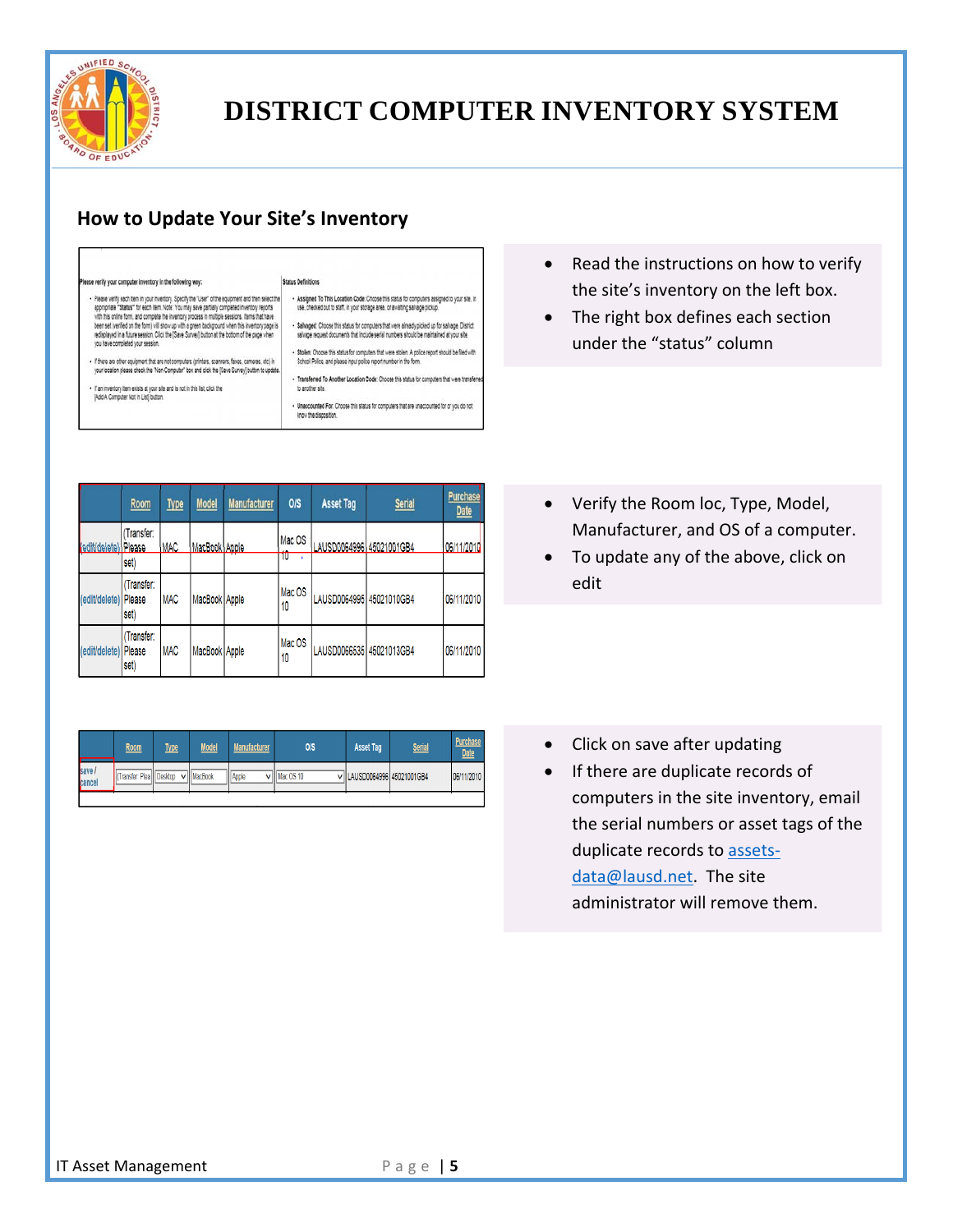

| User                     |  |
|--------------------------|--|
| --Select user--          |  |
| <b>Teacher</b>           |  |
| Classroom                |  |
| Computer lab             |  |
| Library                  |  |
| Office                   |  |
| <b>Student Take Home</b> |  |
| <b>Parent Center</b>     |  |

- Click on the User column drop down menu
- Select the user of the computer
- This is a required field and should be updated for all computers to be able to submit survey

| <b>Status</b> |
|---------------|
|               |

Select Status

Assigned To This Location Code Salvaged **Stolen** Transferred To Another Location Code Unaccounted For

#### • Click on the Status column drop down menu

- Select the appropriate status
- This is a required field and should be updated for all computers to be able to submit survey

#### **Status**

Transferred To Another Location Code V **Transferred to Loc Code: [Cookup]** 

- **•** If the status selected is Transferred to Another Location Code, enter the receiving 4‐digit or 7‐digit location code in the Transferred to Loc Code box
- Click on [Lookup] to display a drop down of the schools in the district with the assigned 4‐digit or 7‐digit loc code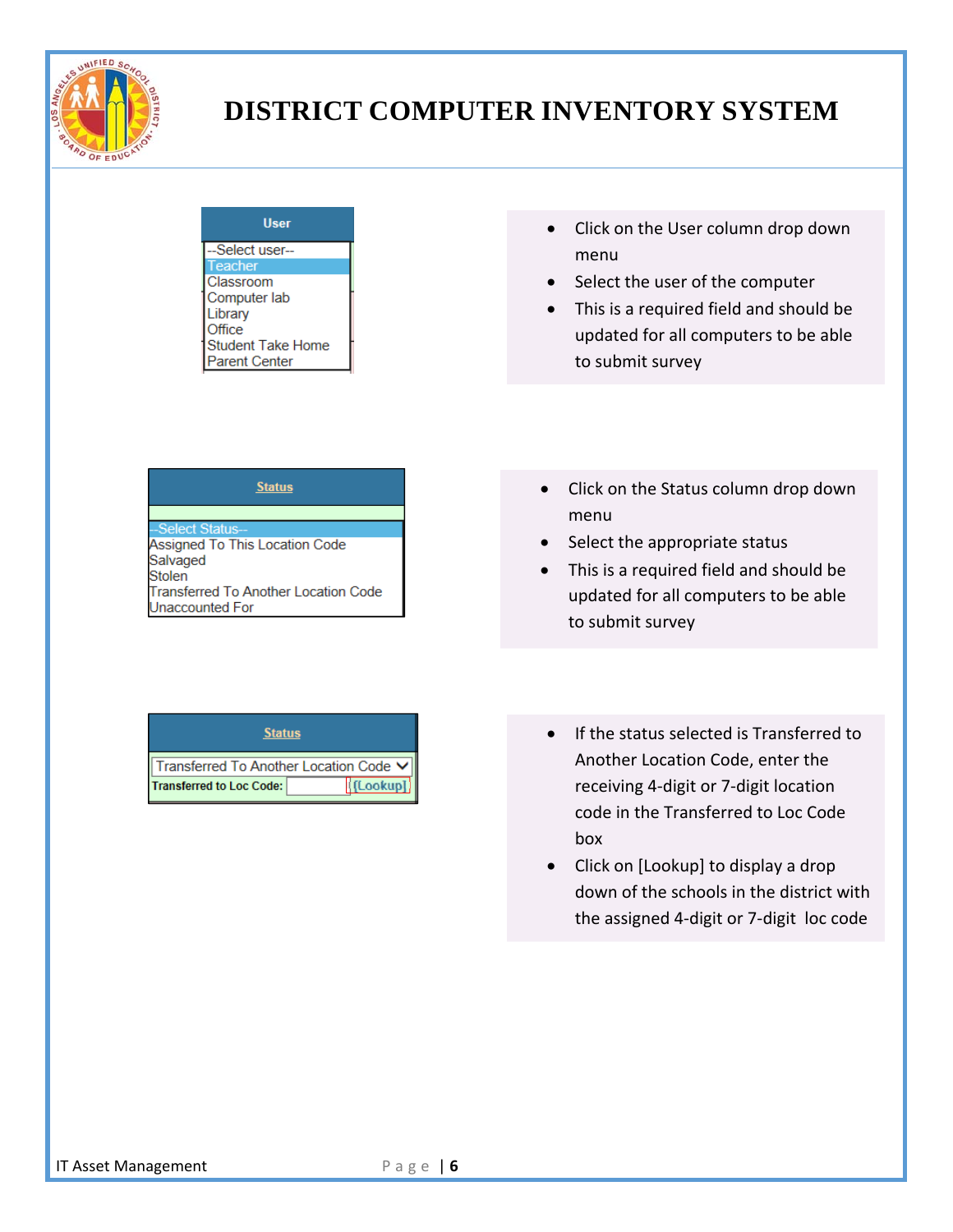

| <b>Select Site:</b>                 | rs ti |
|-------------------------------------|-------|
| 102ND ST EEC - 9545/1954501         |       |
| 107TH ST CSPP - 2231/1223101        |       |
| 107TH ST FL - 5857/1585701          |       |
| 107TH ST MATH/SCI MG - 5858/1585702 |       |
| 109TH ST FL - 5836/1583601          |       |
| 10TH ST EL - 7082/1708201           |       |
| 112TH ST EEC - 9546/1954601         |       |
| 112TH ST EL - 5884/1588401          |       |
| 116TH ST EL - 5863/1586301          |       |
| 118TH ST EL - 5740/1574001          |       |
| [Close]                             |       |
|                                     |       |

|                                                       | Showing items 1 - 62 out of 831 records |              |                     |  |  |  |
|-------------------------------------------------------|-----------------------------------------|--------------|---------------------|--|--|--|
| <b>Room</b>                                           | <b>Type</b>                             | <b>Model</b> | <b>Manufacturer</b> |  |  |  |
| (Transfer:<br>(edit/delete) Enter room Desktop<br>no) |                                         | NetVista     | IBM                 |  |  |  |

| <b>User</b> | <b>Status</b>                |  |  |
|-------------|------------------------------|--|--|
| Classroom   | <b>Stolen</b>                |  |  |
|             | Police report number: PRN123 |  |  |

- Select the location where computer was transferred to
- Click close

• The location where the computer was transferred to will have the computer added to their inventory

• If a computer has stolen as its status, provide the Police report number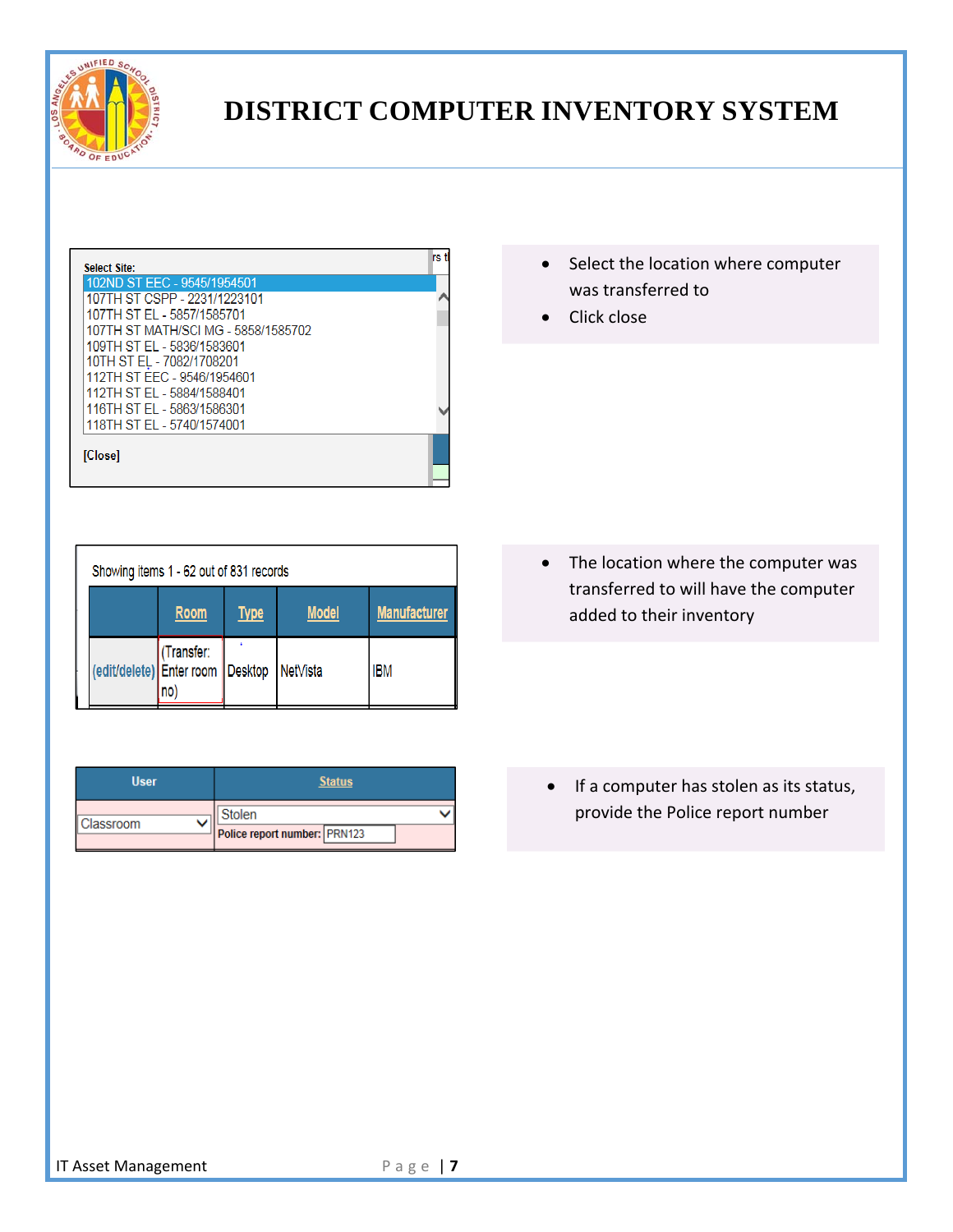

| <b>User</b>         |              | <b>Status</b>     | <b>Instructional</b> |
|---------------------|--------------|-------------------|----------------------|
| Teacher             |              | --Select Status-- |                      |
| Classroom           | v            | --Select Status-- |                      |
| Computer lab        | $\checkmark$ | --Select Status-- |                      |
| Library             | v            | --Select Status-- | √                    |
| Student Take Home V |              | --Select Status-- |                      |

- A computer is considered an instructional device if the User is any of the following:
	- o Teacher
	- o Classroom
	- o Computer Lab
	- o Library
	- o Student Take Home

The box under the Instructional column will default with a checkmark

| <b>User</b>   | <b>Status</b>     | <b>Instructional</b> |
|---------------|-------------------|----------------------|
| Office        | --Select Status-- |                      |
| Parent Center | --Select Status-- |                      |

 A computer is not considered an instructional device if the User is any of the following:

- o Office
- o Parent Center

The box under the Instructional column will be greyed‐out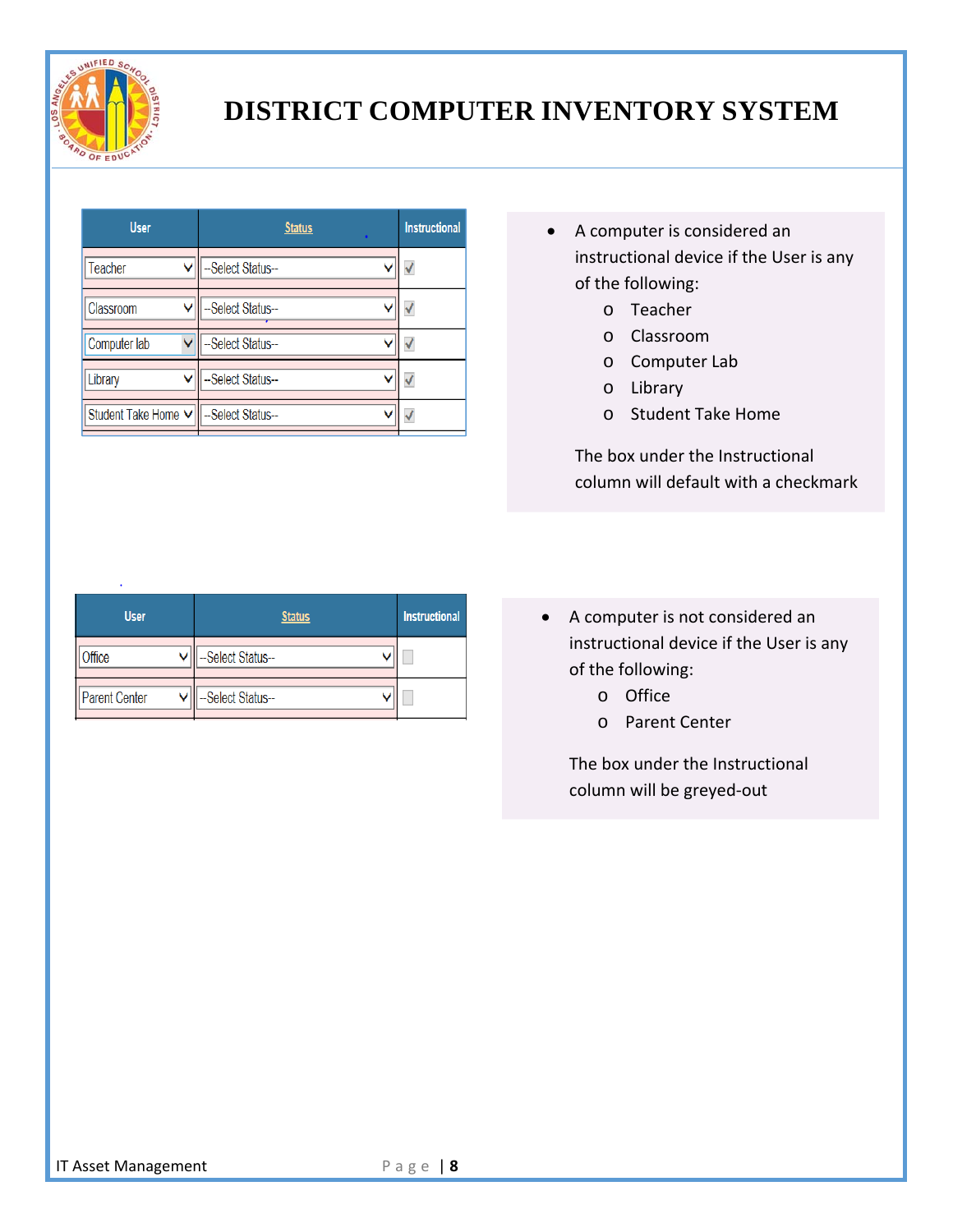

| Status                         | Instructional | Non-<br>Computer |
|--------------------------------|---------------|------------------|
| Assigned To This Location Code |               |                  |

• If an item is not a computer, check the box under the Non‐computer column

| <b>User</b>     | <b>Status</b>   |  |
|-----------------|-----------------|--|
| --Select user-- | Unaccounted For |  |
|                 |                 |  |
|                 |                 |  |

• If a computer is displayed in the inventory list but not onsite, select Unaccounted for in the Status dropdown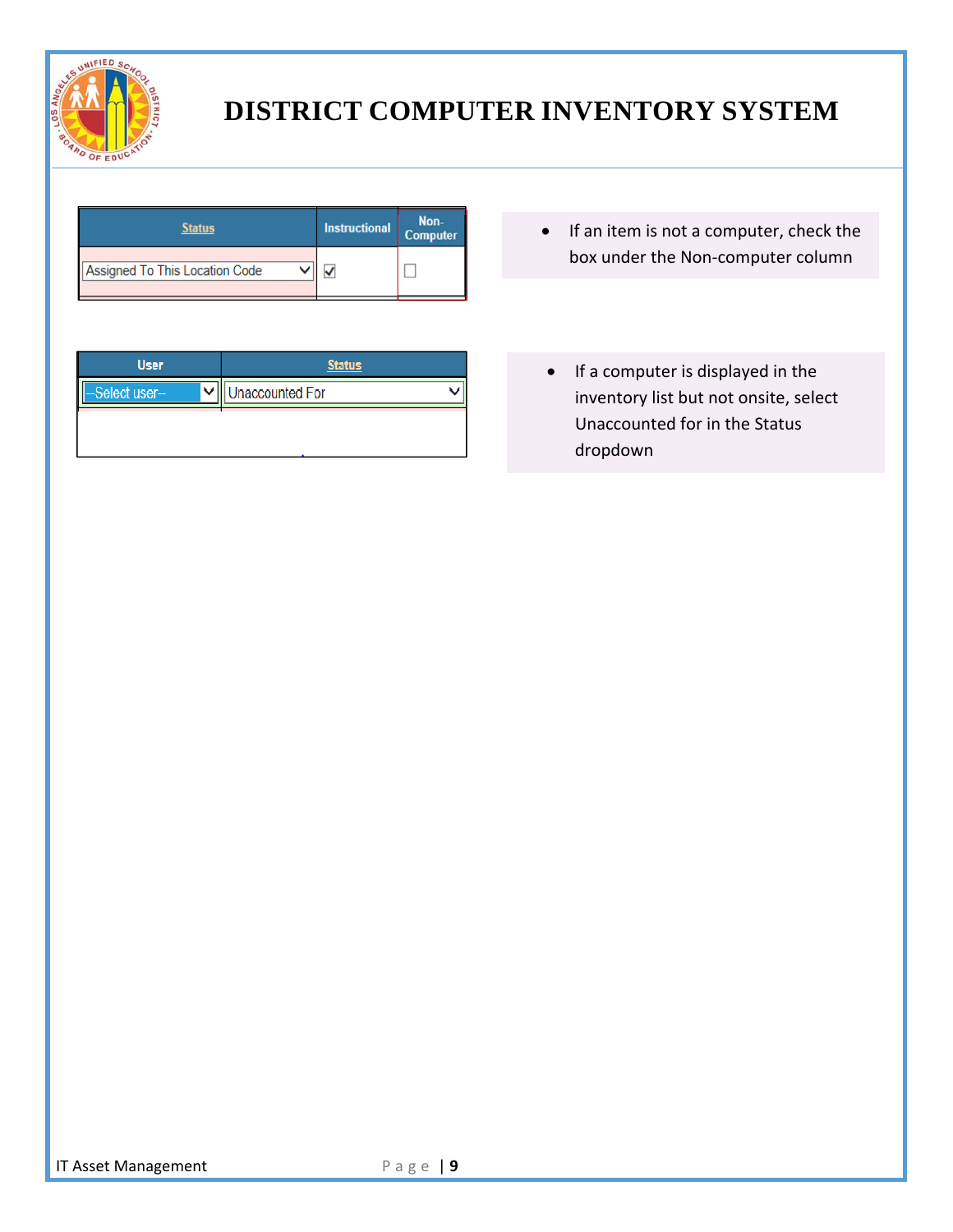

#### **How to Add Non‐CCTP Computers**

| • If an inventory item exists at your site and |
|------------------------------------------------|
| [Add A Computer Not In List] button.           |

Add A Computer Not In List

#### Click to show all items assigned to this loo

Showing items 1 - 3 out of 3 records

|               | Room | <b>v</b> pe    | Model |              |
|---------------|------|----------------|-------|--------------|
| (edit/delete) |      | Desktop   Imac |       | <b>APPIF</b> |
|               |      |                |       |              |

|              | Please enter the item Serial Number and Asset Tag (if available). Possible matches will be displayed for your selection. (SQL wildcards can be used |
|--------------|-----------------------------------------------------------------------------------------------------------------------------------------------------|
|              | for partial matches.)                                                                                                                               |
|              |                                                                                                                                                     |
| "Serial No.: |                                                                                                                                                     |
| Asset Tag:   |                                                                                                                                                     |

|     |                        |               |                     |              | <b>Possible Matches</b>      |             |                  |
|-----|------------------------|---------------|---------------------|--------------|------------------------------|-------------|------------------|
| Sel | <b>Associated Site</b> | <b>Type</b>   | <b>Manufacturer</b> | <b>Model</b> | O/S                          | Serial #    | <b>Asset Tag</b> |
|     | <b>PERS CMSN/STAFF</b> | Desktop DELL  |                     | Desktop      | Windows XP or older          | 45680256837 |                  |
|     | <b>SAN FERNANDO MS</b> | Desktop APPLE |                     | <b>IMAC</b>  | MAC OS                       | 8254568A    |                  |
|     | 32ND/USC PER ART MAG   | Laptop        | HP                  |              | Mini 5103 Windows 7 (32 bit) | CNU1254568  | LAUSD0120080     |
|     | <b>GRIFFITH MS</b>     |               | Desktop GATEWAY     | E2610        | Windows XP (32 bit)          | 0004568798  | GTW48757         |
|     | <b>GRIFFITH MS</b>     |               | Desktop GATEWAY     | E2610        | Windows XP (32 bit)          | 0004568788  | GTW48756         |
|     | <b>GRIFFITH MS</b>     |               | Desktop GATEWAY     | E2610        | Windows XP (32 bit)          | 0004568784  | GTW48755         |

- Computers in the site that do not show up in the inventory list can be added by clicking on the Add A Computer Not in List button
- Non-computer items such as projectors, printers, monitors, scanners and other electronic devices should not be added
- Enter the serial number or a subset of the serial number
- Click on the Find Possible Matches button

- A list of matching computers will be displayed
- Select the computer to be added to the inventory
- Click on the Sel button
- Click on Select Matching Existing Item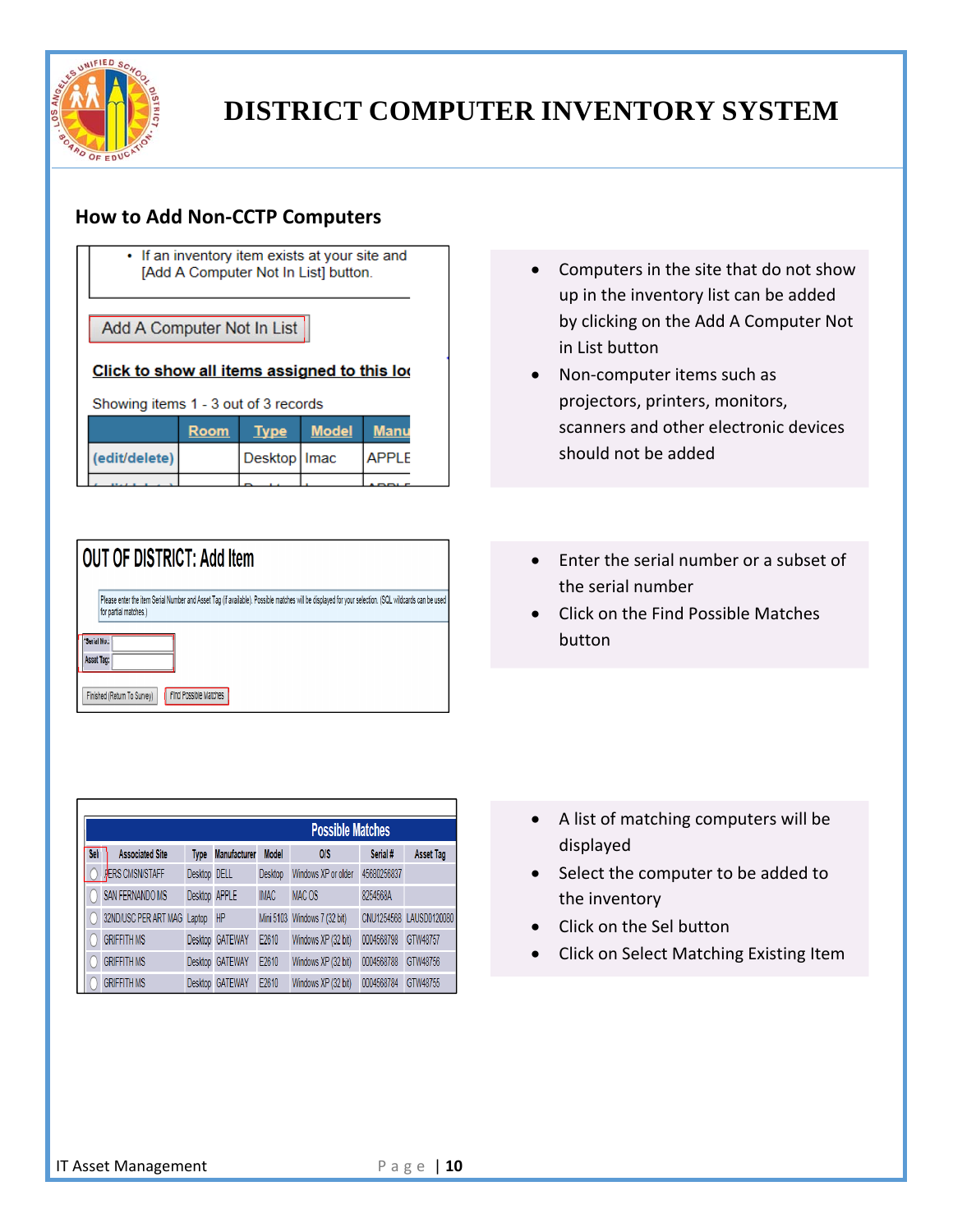

| KING-DREW MED MAG     |        | Desktop GATEWAY | E2610  | Windows XP | 0004545689 |
|-----------------------|--------|-----------------|--------|------------|------------|
| FCS-CONSTRUC CONTR    | Tablet | <b>GATEWAY</b>  | M280   |            | 0036694568 |
| <b>COMPTON EL</b>     |        | Desktop GATEWAY | E4500D |            | 0036445684 |
| <b>CANOGA PARK SH</b> |        | Desktop GATEWAY | E4300C |            | 0035504568 |

• If the list displayed does not include the computer to be added, click on the No Matching Items Found button

The following items may match your new item. P Add New Item] button if there are no items, or if

 $\leftarrow$  Back

(No matching items)

No Matching Items Found - Add New Item

<u> El component de la componentat de la componentat de la componentat de la componentat de la componentat de la c</u>

- If there is no item matching the serial number in the inventory, click on the No Matching Items Found button
- The computer will have to be manually added to the site inventory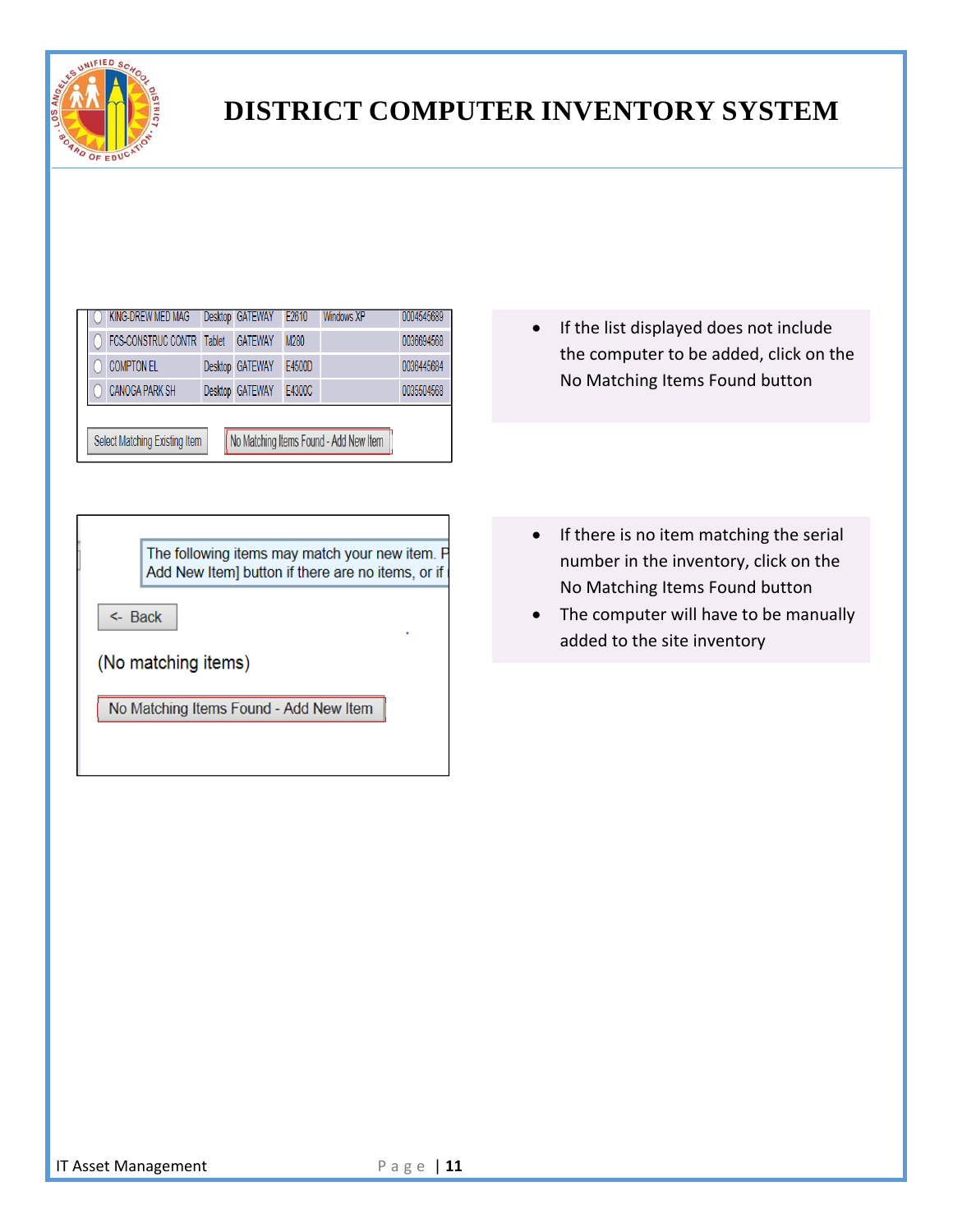

| Please provide the item attributes |                   |
|------------------------------------|-------------------|
| <b>Instructional Computer:</b>     | ⊽                 |
| Non-Computer:                      |                   |
| *Room:                             |                   |
| *Type:                             | --Select type-- V |
| *User:                             | --Select user--   |
| $O/S$ :                            | --Select O/S--    |
| *Model Name:                       |                   |
| Manufacturer:                      | --Select--<br>v   |
| *Serial No.:                       |                   |
| Asset Tag:                         |                   |
| Purchase Date (MM/DD/YYYY):        |                   |

| Confirm: |                                                 |
|----------|-------------------------------------------------|
|          | Item has been added to your inventory [777390]. |
| Continue |                                                 |

- Fill in all field attributes
- Click Add Item to Inventory

- A confirmation will be displayed
- Click on Continue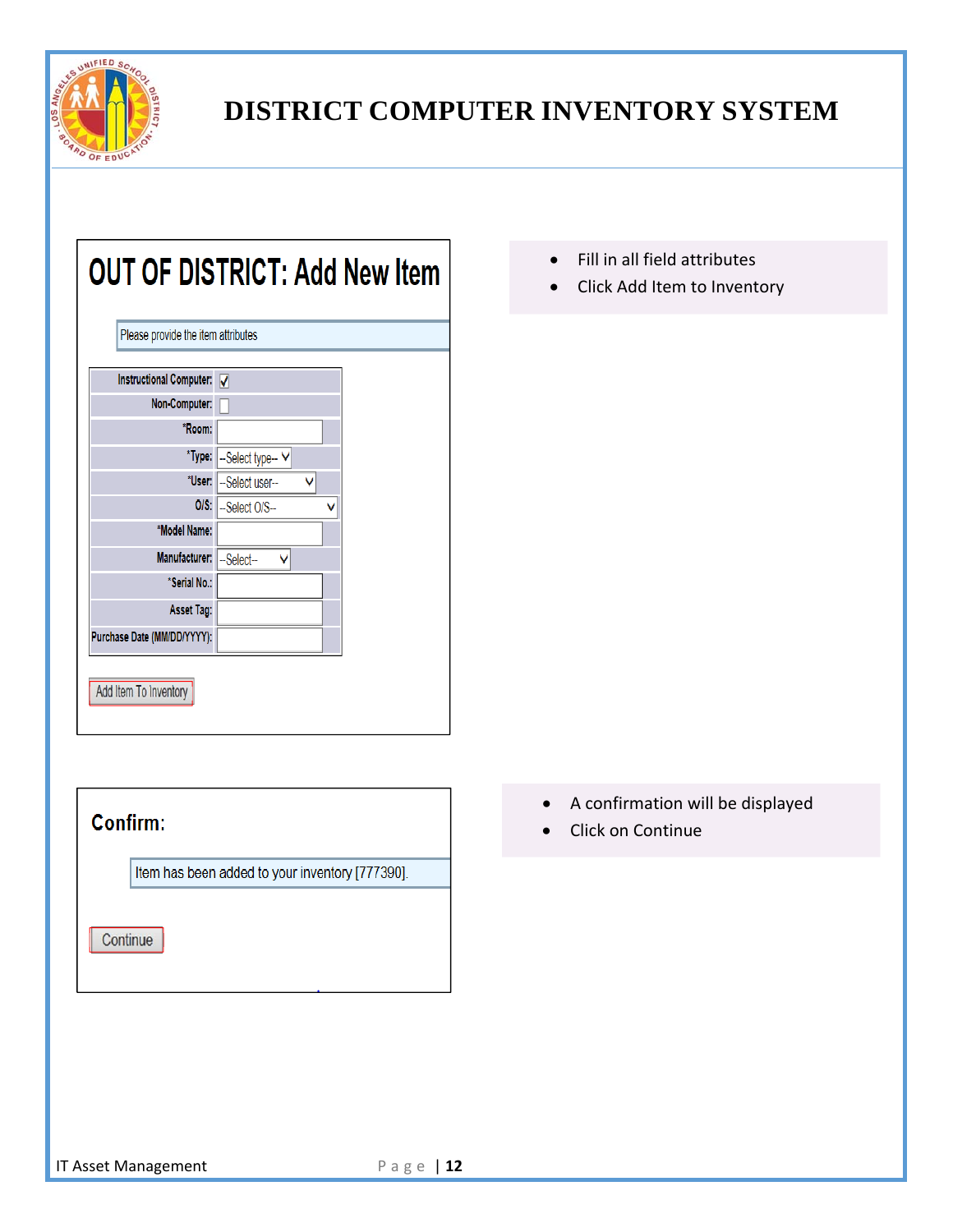

|              | Please enter the item Serial Number and Asset Tag (if available). Possibl |
|--------------|---------------------------------------------------------------------------|
| *Serial No.: |                                                                           |
| Asset Tag:   |                                                                           |
|              | Finished (Return To Survey)<br><b>Find Possible Matches</b>               |

 Continue to add more computers or click on the Finished (Return to Survey) button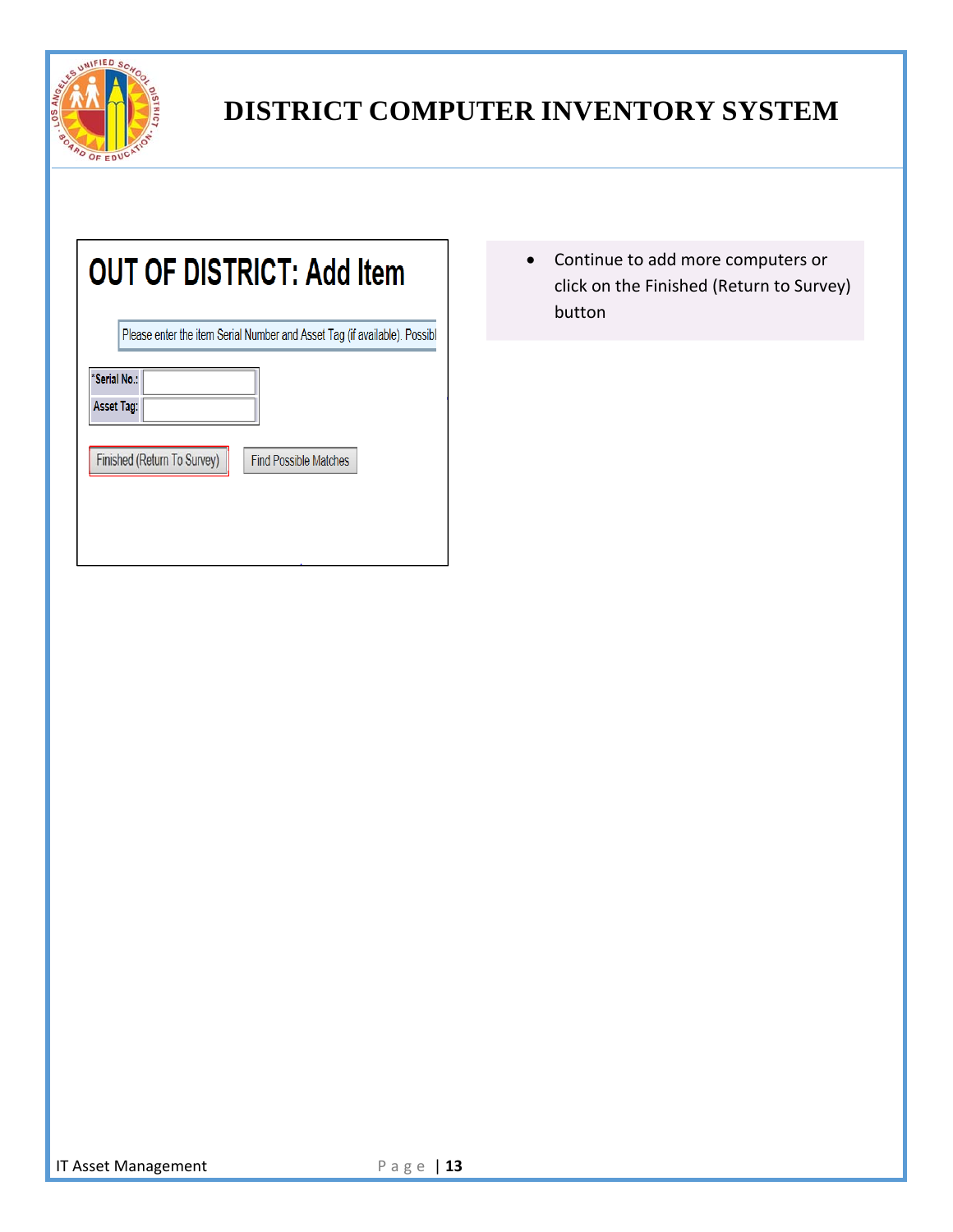

#### **How to Save Your Updates**

| <b>Save Survey</b> | Print This Page (PDF) | Export to Excel |
|--------------------|-----------------------|-----------------|
|--------------------|-----------------------|-----------------|

- Confirm: Inventory updates have been saved. Please return at a later time to complete the survey. Thank you.
- Partially completed updates may be saved by clicking on the Save Survey button at the bottom of the page
- A confirmation message will appear stating that updates have been saved and a reminder to return at a later time to complete the survey.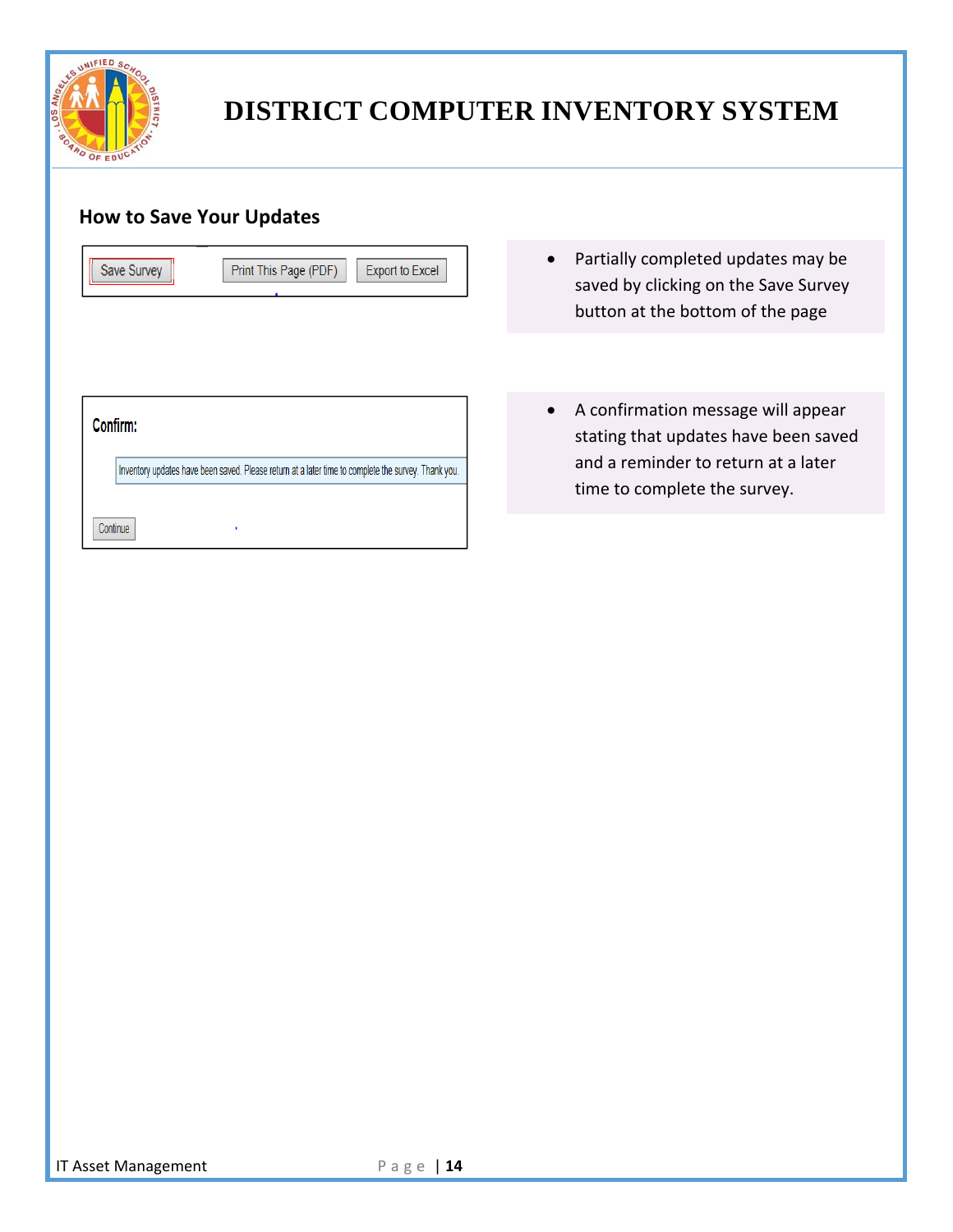

#### **How to Submit Complete Survey**

|               | <b>Export to Excel</b><br>Print This Page (PDF)                                                                                      |
|---------------|--------------------------------------------------------------------------------------------------------------------------------------|
|               |                                                                                                                                      |
|               |                                                                                                                                      |
|               |                                                                                                                                      |
|               |                                                                                                                                      |
| Confirm:      |                                                                                                                                      |
| button below. | Inventory updates have been saved. If your survey updates have been completed, click Survey Completed   otherwise click the continue |
|               |                                                                                                                                      |

- Once the survey is complete (all statuses and users have been verified), click on the Save Survey button at the bottom of the page
- A confirmation message will appear.
- Click on Survey Completed

• If all computers are updated, a message will appear confirming that the survey is complete.

Confirm:

Continue

CONGRATULATIONS! You have completed the survey and updated all inventory for school year 2014-15. Thank you.

<u> El seu de la construcción de la construcción de la construcción de la construcción de la construcción de la c</u>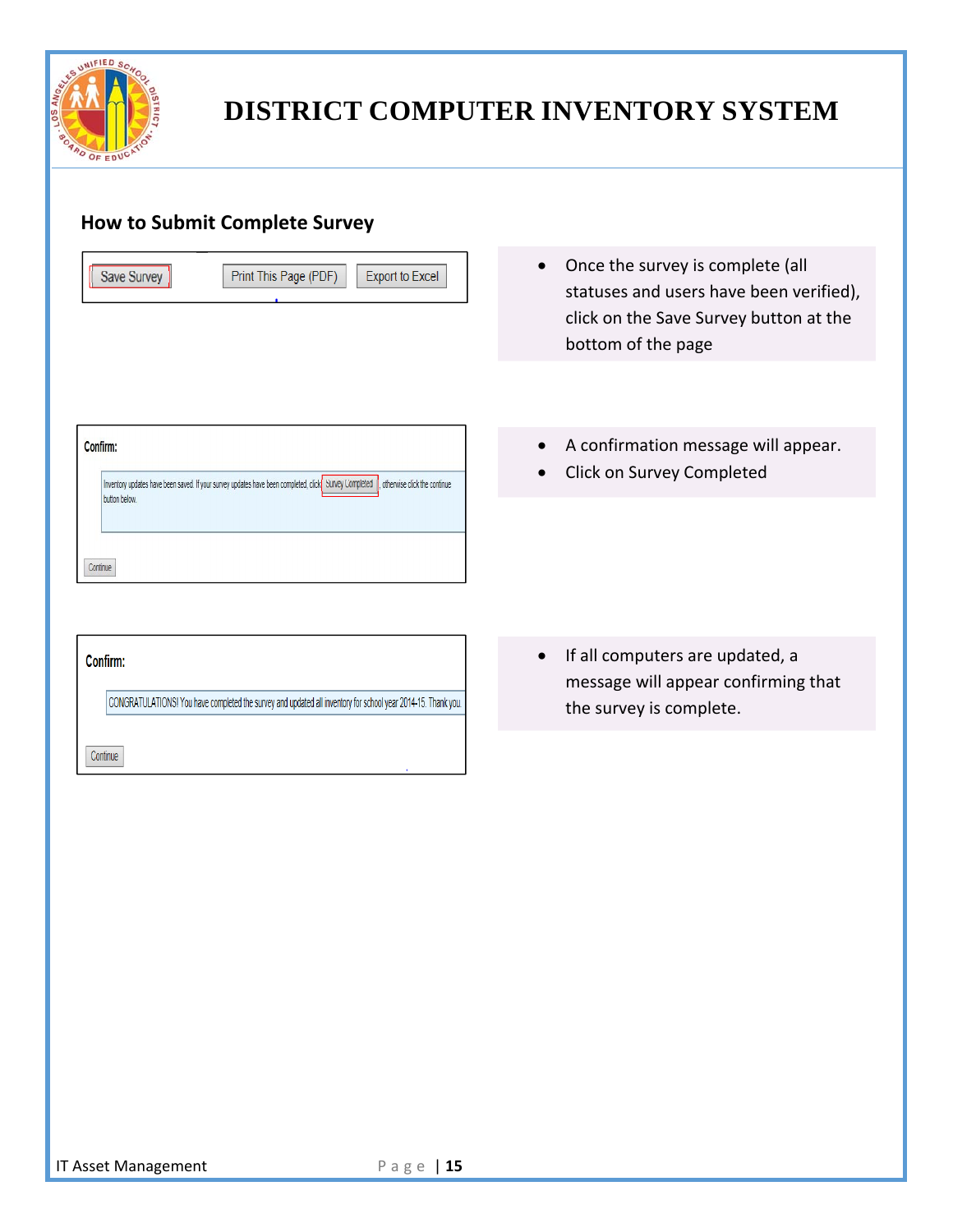

### **How to View All Computers**

|               | Room | <b>Type</b>         | Model Manufacturer | <b>OIS</b> | Asset Tag                           | <b>Serial</b> | Purchase Date Status Date |            | <b>User</b>        | <b>Status</b>   |
|---------------|------|---------------------|--------------------|------------|-------------------------------------|---------------|---------------------------|------------|--------------------|-----------------|
| (edit/delete) |      | Desktop Imac        | <b>APPLE</b>       |            | LAUSD0027248 QP91405X2JW 04/21/2009 |               |                           | 04/21/2009 | -Select user-      | -Select Status- |
| (edit/delete) |      | <b>Desktop Imac</b> | <b>APPLE</b>       |            | LAUSD0027247 QP9140602JW 04/21/2009 |               |                           | 04/21/2009 | -Select user-<br>v | -Select Status- |
| (edit/delete) |      | Desktop Imac        | APPLE              |            | LAUSD0027249 QP9140612JW 04/21/2009 |               |                           | 04/21/2009 | -Select user-<br>v | -Select Status- |

|                                      |      | Add A Computer Not In List |              |                     |            |                                     |               |                                                                                                              |                   |
|--------------------------------------|------|----------------------------|--------------|---------------------|------------|-------------------------------------|---------------|--------------------------------------------------------------------------------------------------------------|-------------------|
|                                      |      |                            |              |                     |            |                                     |               |                                                                                                              |                   |
|                                      |      |                            |              |                     |            |                                     |               | Click to show all items assigned to this location (currently showing only items assumed to be active in use) |                   |
|                                      |      |                            |              |                     |            |                                     |               |                                                                                                              |                   |
|                                      |      |                            |              |                     |            |                                     |               |                                                                                                              |                   |
| Showing items 1 - 3 out of 3 records |      |                            |              |                     |            |                                     |               |                                                                                                              |                   |
|                                      |      |                            |              |                     | <b>OIS</b> |                                     |               |                                                                                                              | <b>Status Dat</b> |
|                                      | Room | <b>Type</b>                | <b>Model</b> | <b>Manufacturer</b> |            | <b>Asset Tag</b>                    | <b>Serial</b> | <b>Purchase Date</b>                                                                                         |                   |
| (edit/delete)                        |      | Desktop   Imac             |              | <b>APPIF</b>        |            | LAUSD0027248 QP91405X2JW 04/21/2009 |               |                                                                                                              | 04/21/2009        |

- Only active computers assigned to the site and computers that have not yet been verified will be displayed
- To view both active and inactive (salvaged and stolen) computers in the site, click on the button – Click to show all items assigned to this location (currently showing only items assumed to be active in use)
- To show only active items and computers pending verification, click on the button ‐ Click to show all items assigned to this location (currently showing all items) button again.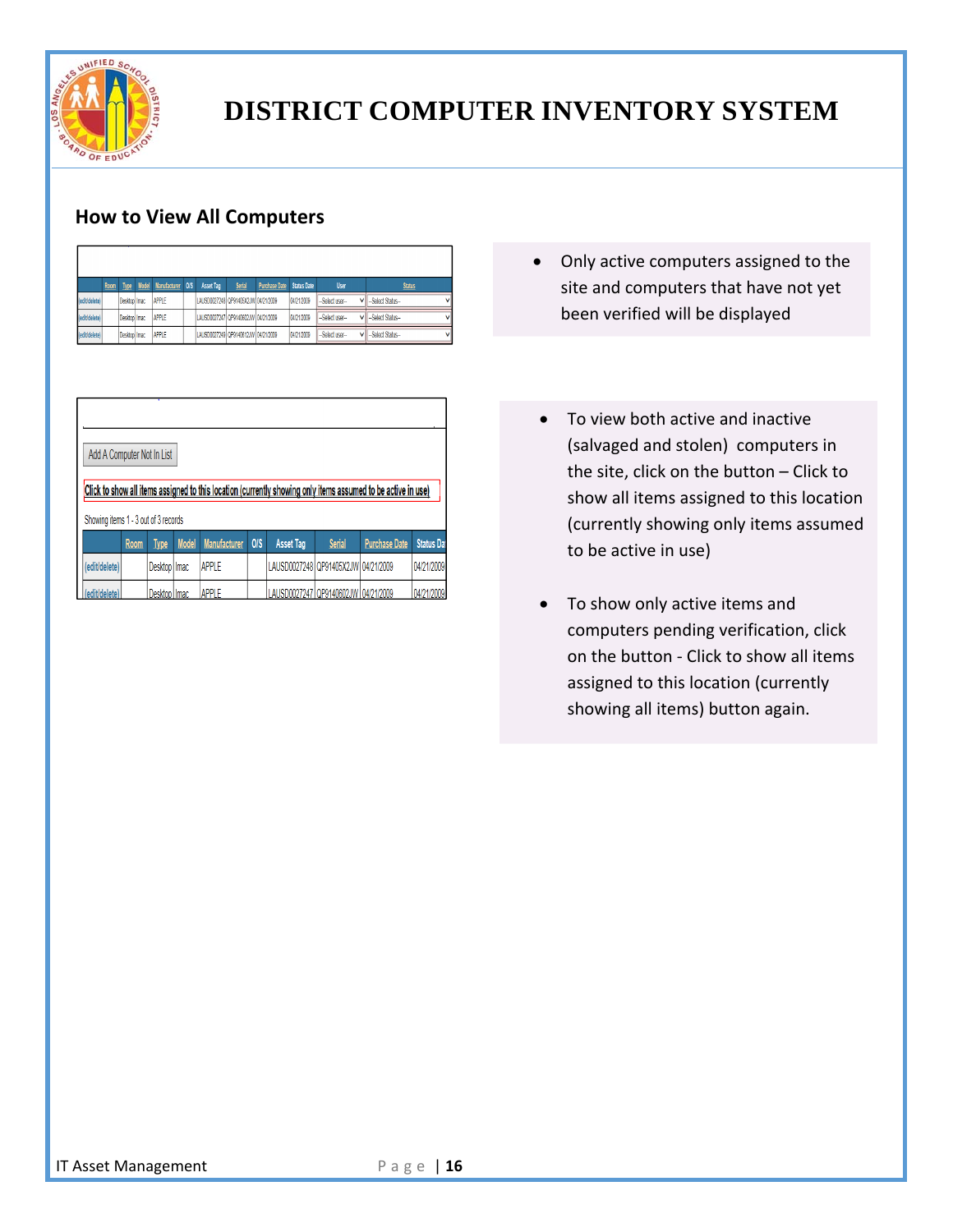

#### **How to Find the Serial Number on a Computer**

|                           | SATELLITE PRO T130-14U  |  |
|---------------------------|-------------------------|--|
| PART NO.<br><b>DC 19V</b> | PST3BE-00X00JEN<br>3.4A |  |
|                           |                         |  |
| <b>SERIAL NO.</b>         | 4A185048                |  |
|                           | 118WSST2PNN             |  |





- Serial numbers are normally stuck on a label on the item. They are normally Numeric or Alphanumeric e.g. 0123456789 or A1B2C3E4.
- The location and name of the serial number will vary depending on the make and model of computer.
- In most cases the serial number is located on the Box/Case itself.
- Serial numbers are also labeled: Serial, Serial No., S/N, etc.
- Laptop serial numbers are normally located on the bottom of the laptop or under the battery compartment
- When entering the serial number do not include "SN:", "SERIAL NO." or any other notation
- Ensure that the number zero (0) is entered if part of the serial number and not the letter O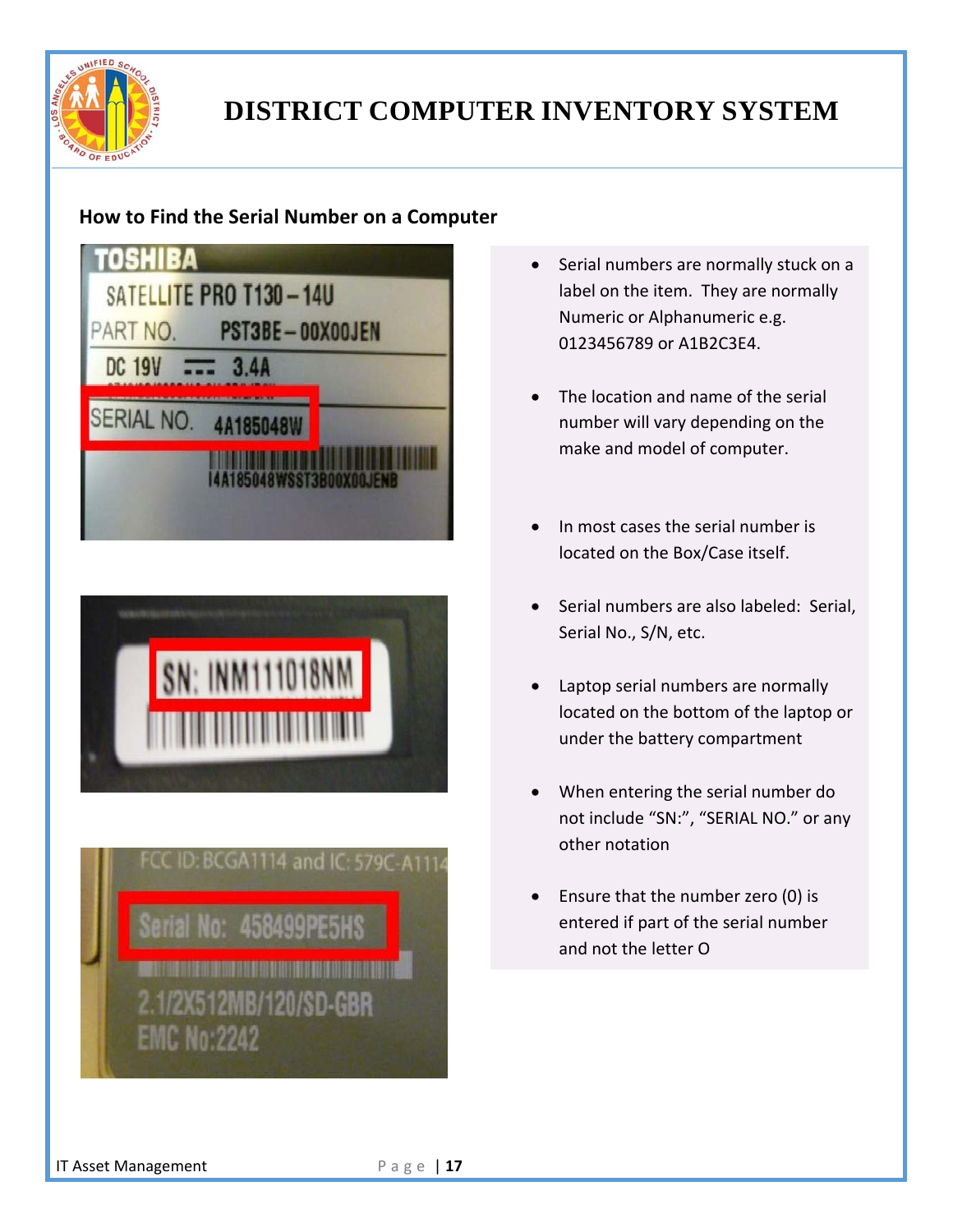

#### **How to Find the Model of a Computer**



- Some model names can usually be found near the keyboard or screen. Others are printed on a small label located on the frame around the computer screen
- Some model names can also be listed on a sticker on the bottom of a laptop
- Model names are also referred as Product name or model number